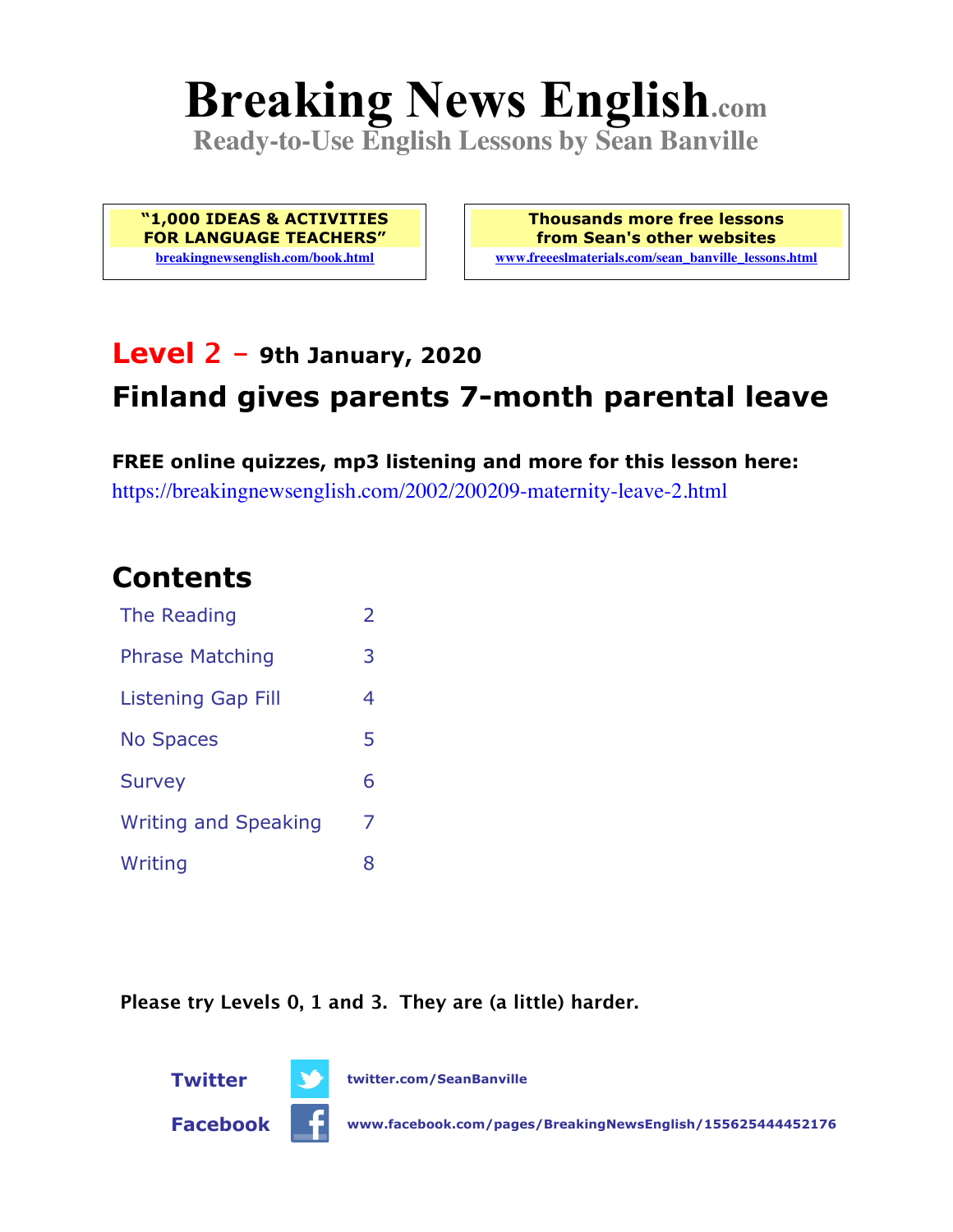# **THE READING**

From https://breakingnewsenglish.com/2002/200209-maternity-leave-2.html

New parents in Finland will have more time to spend with their babies. The government decided to give mothers and fathers seven months of parental leave. This is almost double the amount of its maternity and paternity leave. The new policy will give 164 days to each parent - about seven months. Parents can also give up to 69 of their days to their partner. This means one parent could take nine months of leave. Single parents will get all 328 days. Finland's current parental leave gives four months for maternity leave, and two months for fathers.

Finland said the new rules were needed to help families. The Minister of Social Affairs and Health explained the importance of the new rules. She said they put the child "at the centre of family benefits, and promote wellbeing and gender equality". It will also reverse falling birth rates. Births in Finland dropped for the past nine years. Last year saw the lowest number of babies born in the country since 1868. Finland's neighbour Sweden has the most generous leave. It offers 240 days per parent. The USA has no national paid leave for mothers or fathers.

Sources: https://edition.**cnn.com**/2020/02/05/world/finland-parental-leave-policy-trnd/index.html https://www.**forbes.com**/sites/elanagross/2020/02/06/finlands-female-led-government-gives-menand-women-nearly-seven-months-of-paid-parental-leave https://www.**npr.org**/2020/02/05/803051237/finlands-women-led-government-has-equalizedfamily-leave-7-months-for-each-parent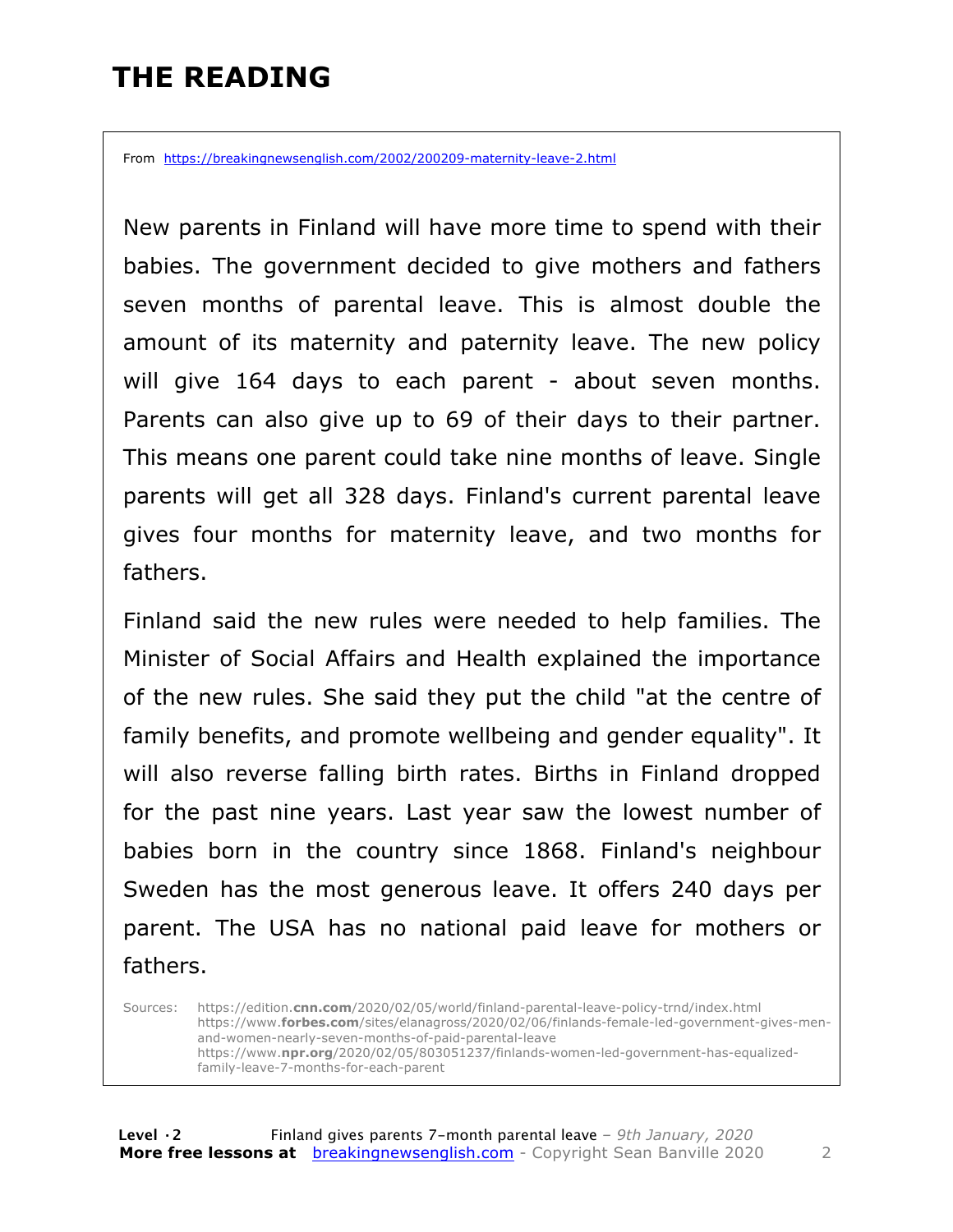# **PHRASE MATCHING**

From https://breakingnewsenglish.com/2002/200209-maternity-leave-2.html

#### **PARAGRAPH ONE:**

|                       | 1. have more time to spend   |  | a. paternity lea |
|-----------------------|------------------------------|--|------------------|
|                       | 2. This is almost double     |  | b. to each pare  |
|                       | 3. maternity and             |  | c. nine months   |
|                       | 4. The new                   |  | d. the amount    |
|                       | 5. give 164 days             |  | e. parents       |
|                       | 6. one parent could take     |  | f. with their b  |
|                       | 7. Single                    |  | g. leave         |
|                       | 8. four months for maternity |  | h. policy        |
|                       |                              |  |                  |
| <b>PARAGRAPH TWO:</b> |                              |  |                  |

#### 1. Finland said the new rules

- 2. promote wellbeing and gender
- 3. It will also reverse falling
- 4. Births in Finland dropped for
- 5. Last year saw the lowest
- 6. babies born in the country
- 7. Sweden has the
- 8. The USA has no national paid
- ave
- ent
- c. nine months
- abies

- a. most generous leave
- b. birth rates
- c. number
- d. leave
- e. equality
- f. were needed
- g. since 1868
- h. the past nine years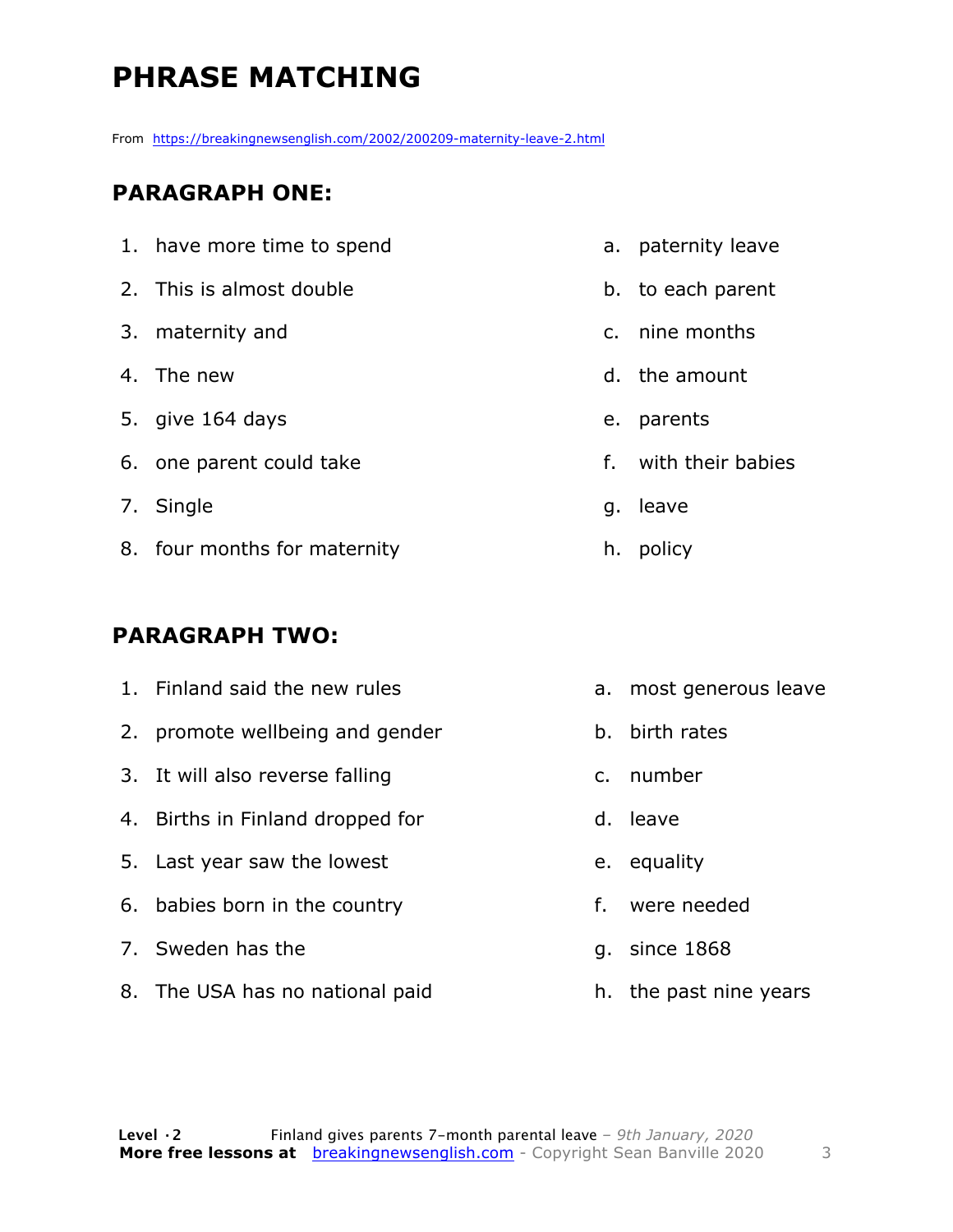### **LISTEN AND FILL IN THE GAPS**

From https://breakingnewsenglish.com/2002/200209-maternity-leave-2.html

New parents in Finland will have more  $(1)$ with their babies. The government decided to give mothers and fathers seven months  $(2)$  \_\_\_\_\_\_\_\_\_\_\_\_\_\_\_\_\_\_\_\_\_\_\_\_. This is almost double the amount of its  $(3)$  \_\_\_\_\_\_\_\_\_\_\_\_\_\_\_\_\_\_\_\_\_\_\_\_\_\_\_\_\_ leave. The new policy will give 164 days to each parent - about seven months. Parents can also give up to 69 of their days (4) \_\_\_\_\_\_\_\_\_\_\_\_\_\_\_\_\_\_\_\_\_\_\_\_. This means one parent could take nine months of leave. Single parents (5) The months of leave. Single parents (5) days. Finland's current parental leave gives four months for maternity leave, and (6) \_\_\_\_\_\_\_\_\_\_\_\_\_\_\_\_\_\_\_\_\_\_\_\_\_\_\_\_ fathers.

Finland said the new (7) \_\_\_\_\_\_\_\_\_\_\_\_\_\_\_\_\_\_\_\_\_\_\_\_\_\_ to help families. The Minister of Social Affairs and Health explained the importance of (8) \_\_\_\_\_\_\_\_\_\_\_\_\_\_\_\_\_\_\_. She said they put the child "at the centre of family (9) \_\_\_\_\_\_\_\_\_\_\_\_\_\_\_\_\_\_\_\_\_\_\_\_\_ wellbeing and gender equality". It will also (10) \_\_\_\_\_\_\_\_\_\_\_\_\_\_\_\_\_\_\_ rates. Births in Finland dropped for the past nine years. Last year (11) \_\_\_\_\_\_\_\_\_\_\_\_\_\_\_\_\_\_\_ number of babies born in the country since 1868. Finland's neighbour Sweden has the (12) \_\_\_\_\_\_\_\_\_\_\_\_\_\_\_\_\_\_\_. It offers 240 days per parent. The USA has no national paid leave for mothers or fathers.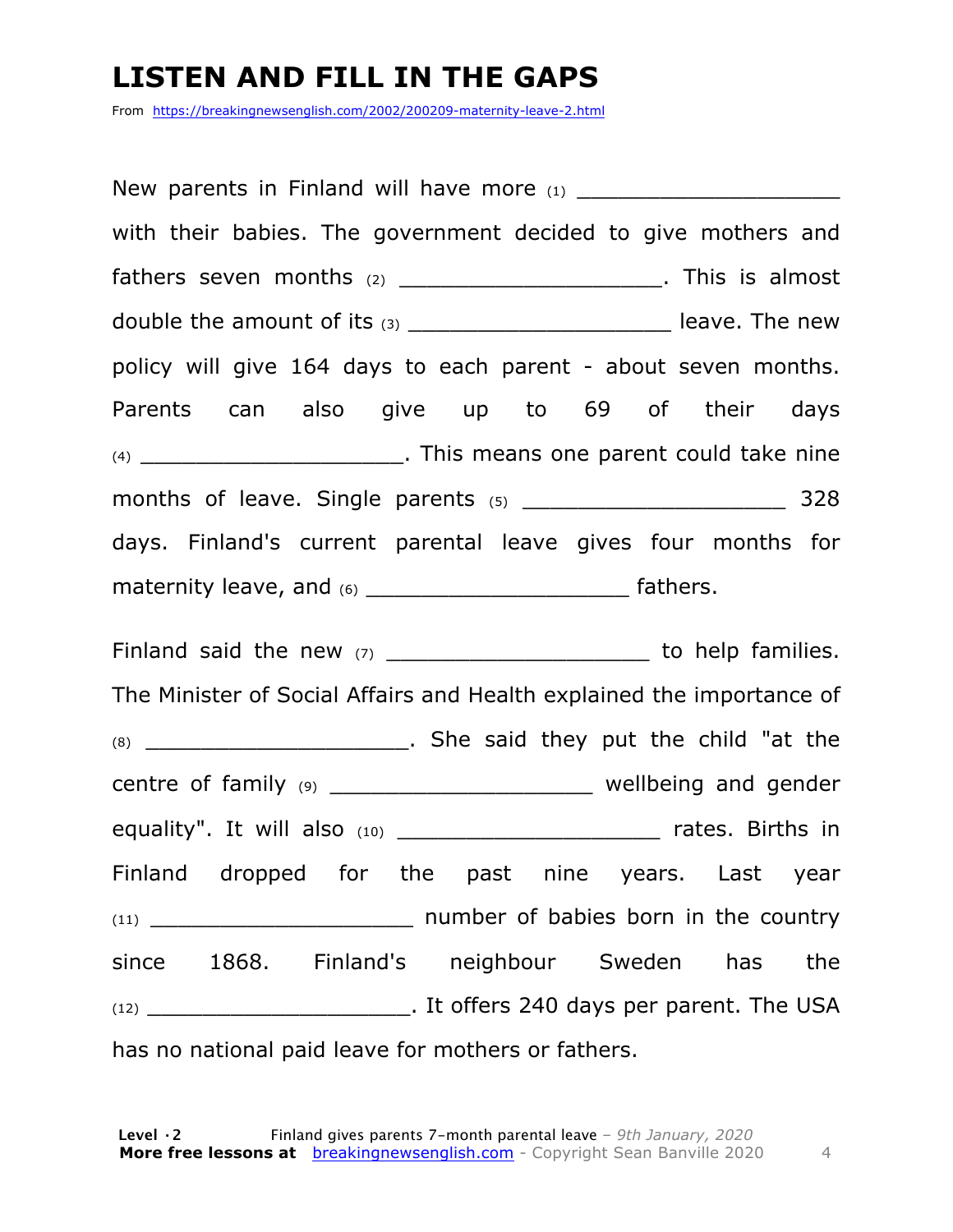# **PUT A SLASH ( / )WHERE THE SPACES ARE**

From https://breakingnewsenglish.com/2002/200209-maternity-leave-2.html

NewparentsinFinlandwillhavemoretimetospendwiththeirbabies.The governmentdecidedtogivemothersandfatherssevenmonthsofparen talleave.Thisisalmostdoubletheamountofitsmaternityandpaternityl eave.Thenewpolicywillgive164daystoeachparent-aboutsevenmont hs.Parentscanalsogiveupto69oftheirdaystotheirpartner.Thismeans oneparentcouldtakeninemonthsofleave.Singleparentswillgetall328 days.Finland'scurrentparentalleavegivesfourmonthsformaternityle ave,andtwomonthsforfathers.Finlandsaidthenewruleswereneededt ohelpfamilies.TheMinisterofSocialAffairsandHealthexplainedtheimp ortanceofthenewrules.Shesaidtheyputthechild"atthecentreoffamily benefits,andpromotewellbeingandgenderequality".Itwillalsorevers efallingbirthrates.BirthsinFinlanddroppedforthepastnineyears.Last yearsawthelowestnumberofbabiesborninthecountrysince1868.Finl and'sneighbourSwedenhasthemostgenerousleave.Itoffers240days perparent.TheUSAhasnonationalpaidleaveformothersorfathers.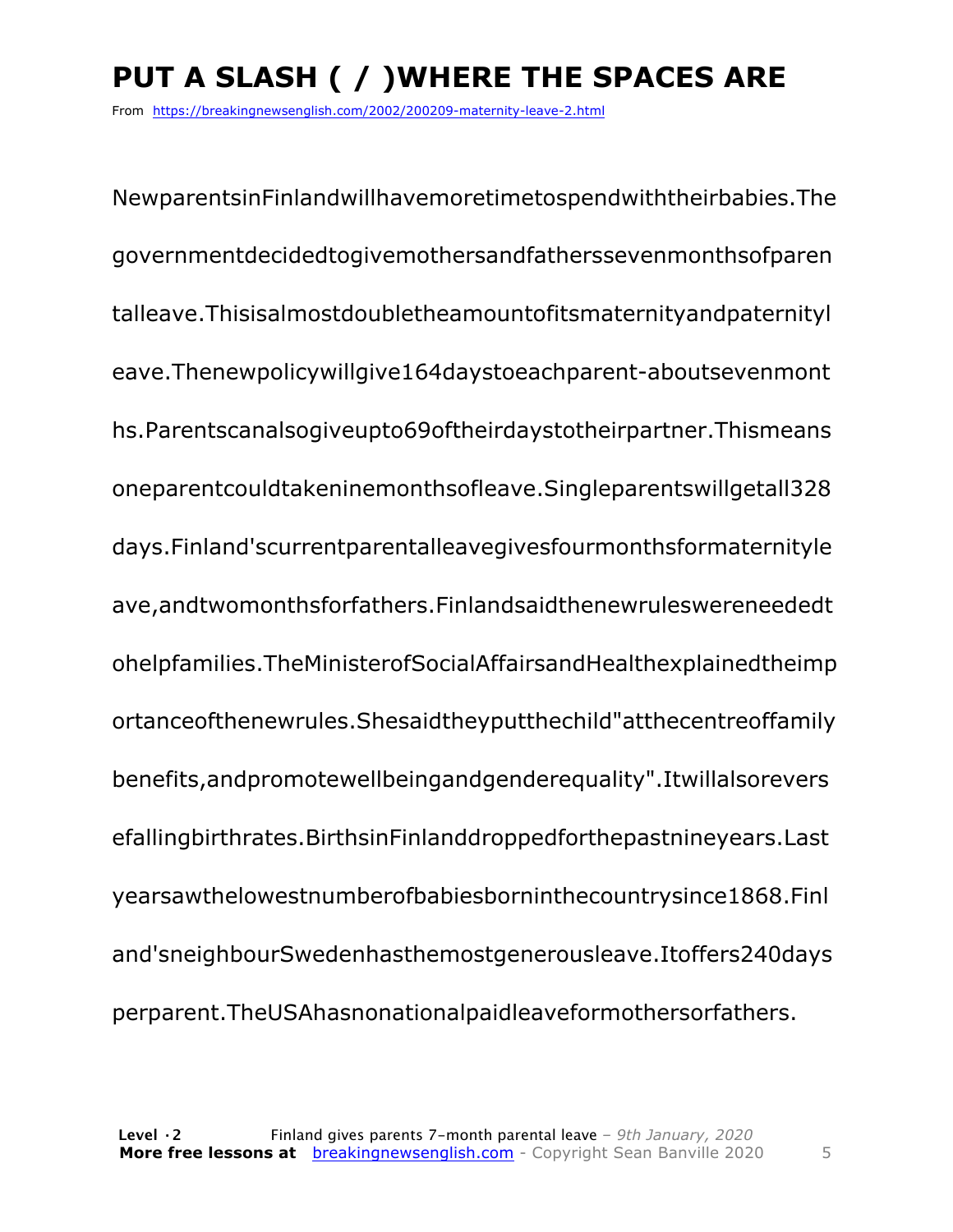# **PARENTAL LEAVE SURVEY**

From https://breakingnewsenglish.com/2002/200209-maternity-leave-4.html

Write five GOOD questions about parental leave in the table. Do this in pairs. Each student must write the questions on his / her own paper.

When you have finished, interview other students. Write down their answers.

|      | STUDENT 1 | STUDENT 2 | STUDENT 3 |
|------|-----------|-----------|-----------|
| Q.1. |           |           |           |
| Q.2. |           |           |           |
| Q.3. |           |           |           |
| Q.4. |           |           |           |
| Q.5. |           |           |           |

- Now return to your original partner and share and talk about what you found out. Change partners often.
- Make mini-presentations to other groups on your findings.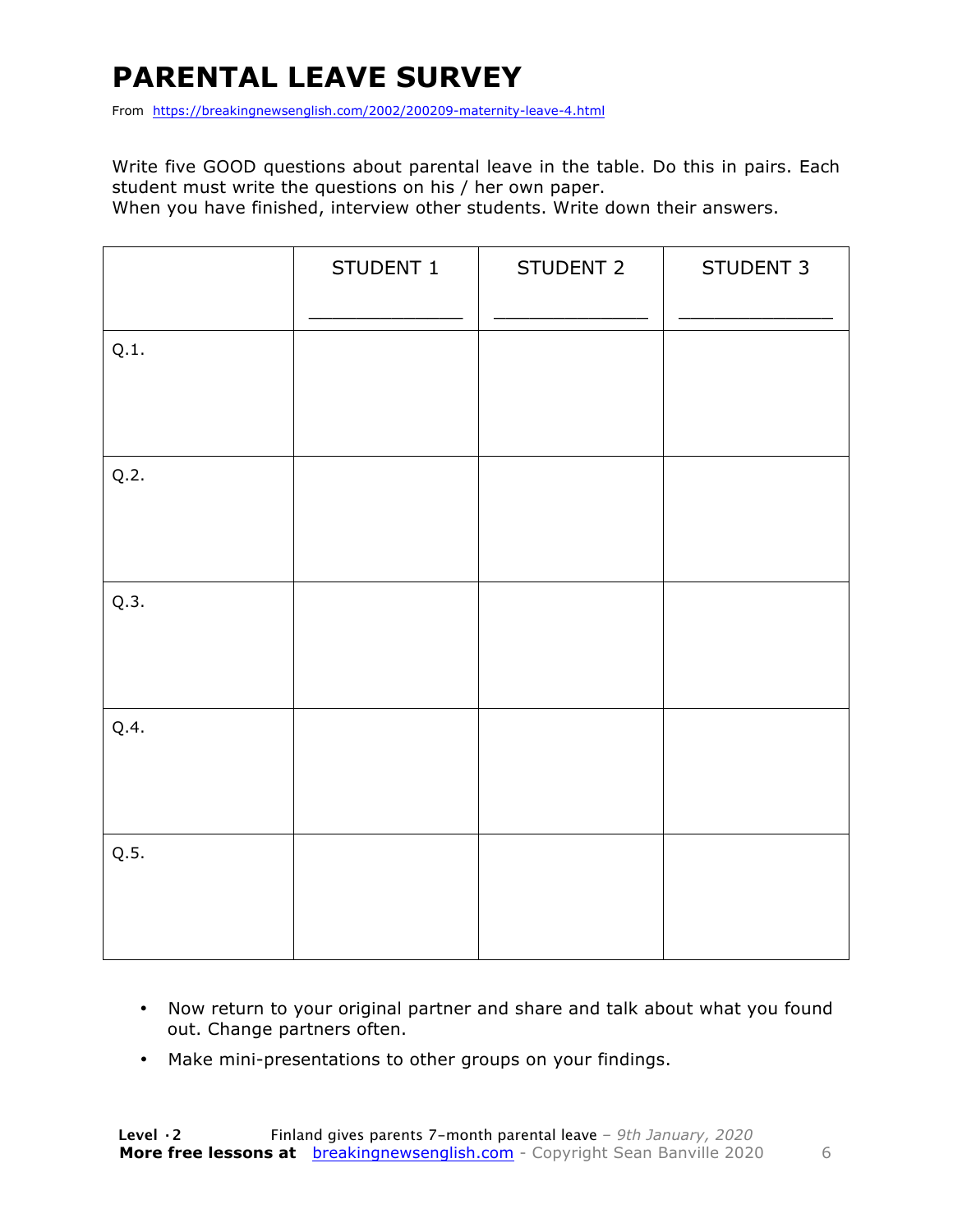## **WRITE QUESTIONS & ASK YOUR PARTNER(S)**

Student A: Do not show these to your speaking partner(s).

| a) |  |  |
|----|--|--|
| b) |  |  |
| c) |  |  |
| d) |  |  |
| e) |  |  |
| f) |  |  |
|    |  |  |

*Finland gives parents 7-month parental leave – 9th January, 2020* More free lessons at breakingnewsenglish.com

### **WRITE QUESTIONS & ASK YOUR PARTNER(S)**

-----------------------------------------------------------------------------

Student B: Do not show these to your speaking partner(s).

| a) |  |  |
|----|--|--|
| b) |  |  |
| c) |  |  |
| d) |  |  |
| e) |  |  |
| f) |  |  |
|    |  |  |